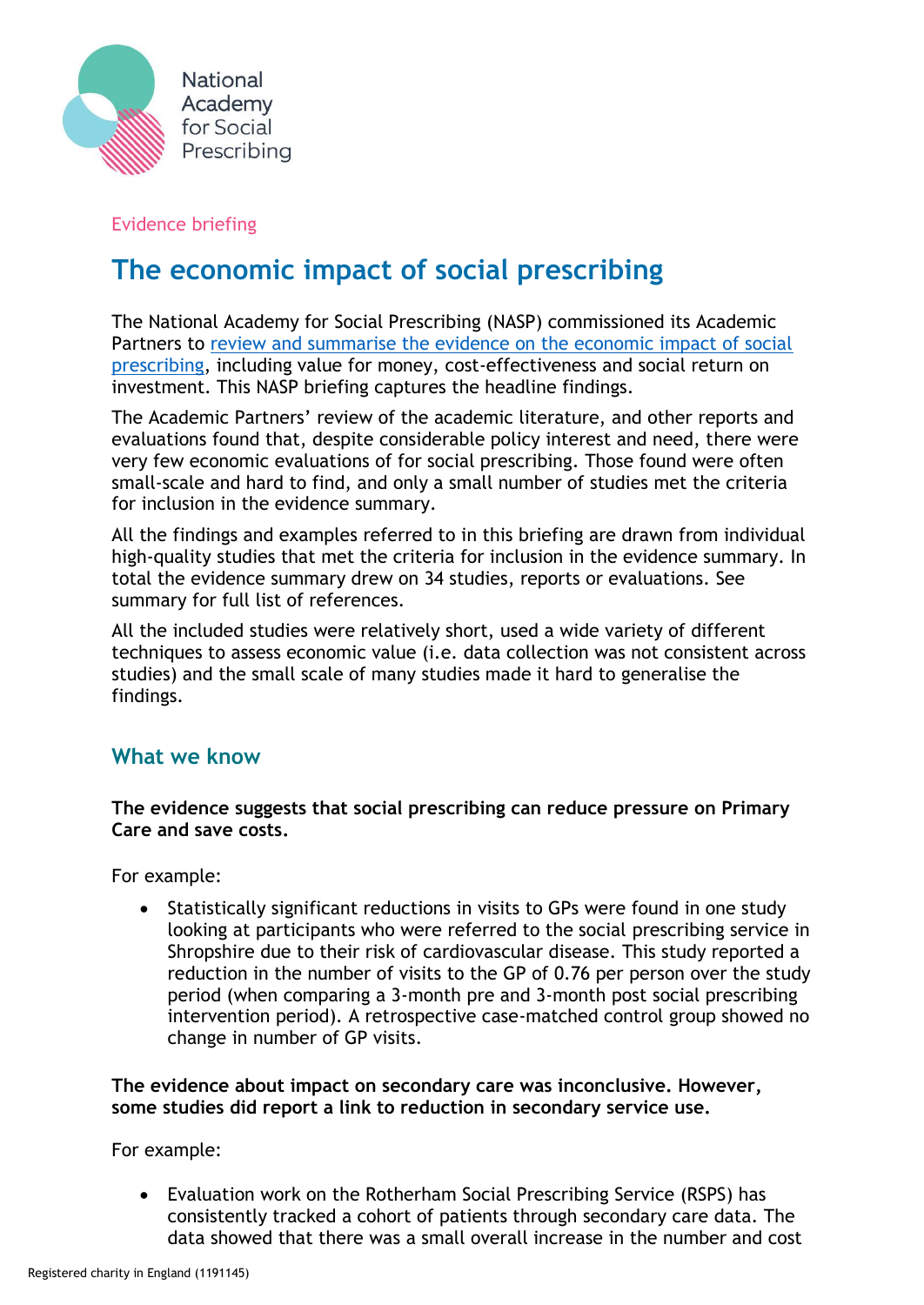• of RSPS patients' inpatient spells and accident and emergency attendances in the 12 months following referral. However, when the data were explored in more detail the likelihood of a RSPS patient seeing a reduction in their secondary care use following their referral was predominantly affected by how many times a patient accessed secondary care in the previous 12 months, with the highest users seeing the largest reductions; and age, with younger patients more likely to see a reduction than older patients.

#### **The evidence demonstrated a favourable social return on investment (SROI) in most cases where a range of outcomes and costs were considered.**

Evaluations of social prescribing consistently found positive outcomes, across a range of methodologies. SROI values in the included studies ranged from 1:1.09 to 1:8.56. For example:

- One study used a pre-post analysis of over 10,000 users of a national social prescribing service over 30 months up to December 2019. The final net value of the service incorporated the subjective wellbeing value with missed healthcare appointments, volunteer wellbeing, and service delivery costs. The SROI was valued at £3.42 per £1 invested, with an investment of £4.7m leading to outcomes worth £11.5m.
- Simpler return on investment (ROI) studies that do not take into account the wider societal impact of social prescribing have a wide range of results, but with smaller returns than SROI studies, ranging from 1:1.011 to 1:1.43.

#### **A study on the gain in Quality Adjusted Life Years (QALYs) from social prescribing found good value for money**

• The Evaluation of the Doncaster Social Prescribing Service attempted to measure the Quality Adjusted Life Year (QALY) gain associated with a social prescribing and estimated the cost per QALY of £1, 963. The National Institute for Health and Care Excellence (NICE) threshold over which treatments are less likely to be recommended for use in the NHS is £20,000 so this represents a very cost-effective intervention in terms of increasing QALYs.

# **The gaps - what we still need to understand**

The studies included in the summary represented a diversity of social prescribing approaches, aimed at a variety of target populations. These differences in population, pathway, and outcomes meant that a quantitative synthesis across the different studies was not possible. In the future, we need more studies to:

Report on economic impact with suitable control or comparator groups